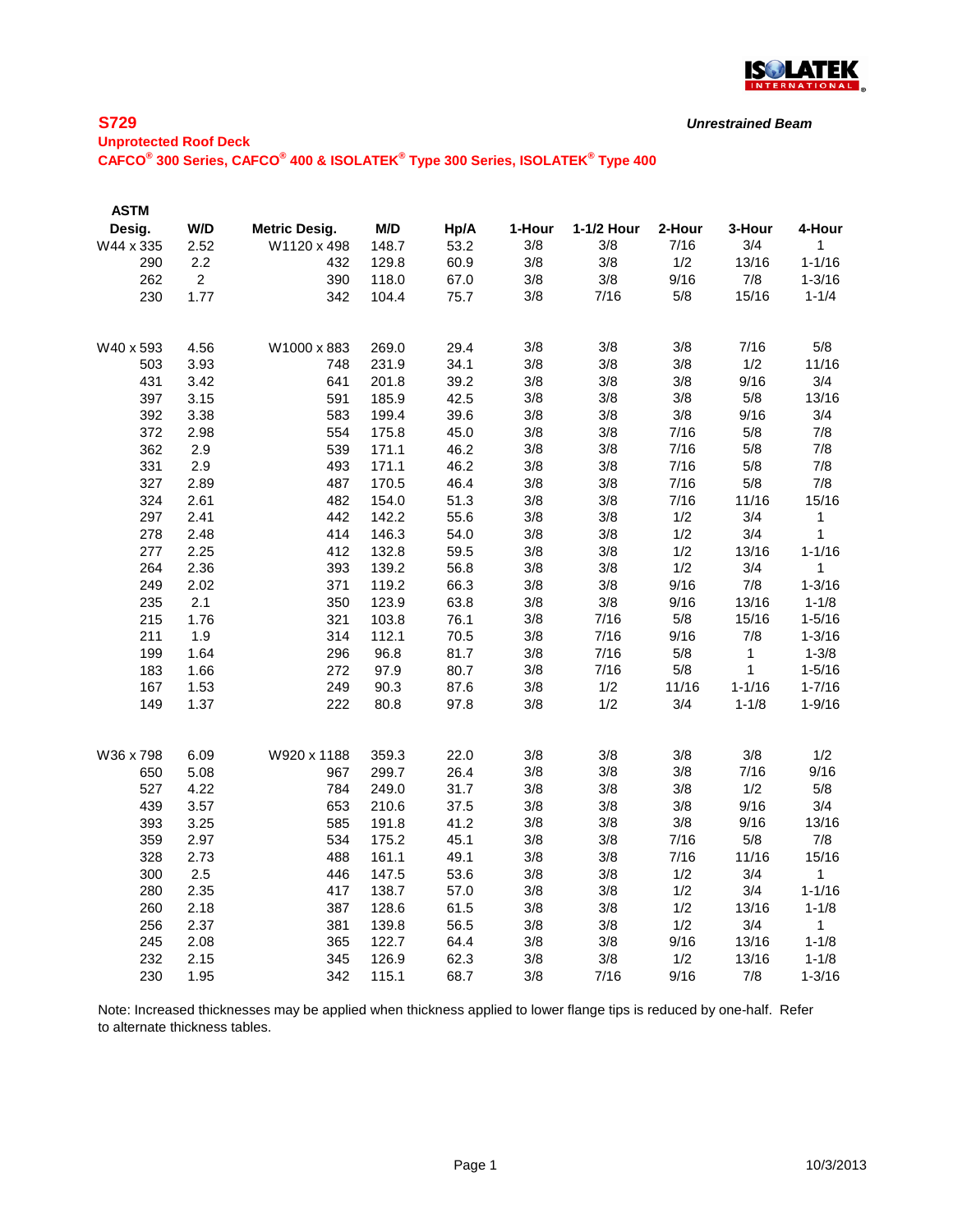

*Unrestrained Beam*

**Unprotected Roof Deck**

**CAFCO® 300 Series, CAFCO® 400 & ISOLATEK® Type 300 Series, ISOLATEK® Type 400**

| <b>ASTM</b> |      |                      |       |       |        |            |        |            |              |
|-------------|------|----------------------|-------|-------|--------|------------|--------|------------|--------------|
| Desig.      | W/D  | <b>Metric Desig.</b> | M/D   | Hp/A  | 1-Hour | 1-1/2 Hour | 2-Hour | 3-Hour     | 4-Hour       |
| W36 x 210   | 1.96 | W920 x 313           | 115.6 | 68.4  | 3/8    | 3/8        | 9/16   | 7/8        | $1 - 3/16$   |
| 194         | 1.81 | 289                  | 106.8 | 74.0  | 3/8    | 7/16       | 5/8    | 15/16      | $1 - 1/4$    |
| 182         | 1.72 | 271                  | 101.5 | 77.9  | 3/8    | 7/16       | 5/8    | 15/16      | $1 - 5/16$   |
| 170         | 1.6  | 253                  | 94.4  | 83.7  | 3/8    | 7/16       | 5/8    | 1          | $1 - 3/8$    |
| 160         | 1.51 | 238                  | 89.1  | 88.7  | 3/8    | 1/2        | 11/16  | $1 - 1/16$ | $1 - 7/16$   |
| 150         | 1.43 | 223                  | 84.4  | 93.7  | 3/8    | 1/2        | 11/16  | $1 - 1/8$  | $1 - 1/2$    |
| 135         | 1.29 | 201                  | 76.1  | 103.9 | 3/8    | 9/16       | 3/4    | $1 - 3/16$ | $1 - 5/8$    |
| W33 x 387   | 3.31 | W840 x 576           | 195.3 | 40.5  | 3/8    | 3/8        | 3/8    | 9/16       | 13/16        |
| 354         | 3.05 | 527                  | 180.0 | 43.9  | 3/8    | 3/8        | 3/8    | 5/8        | 13/16        |
| 318         | 2.77 | 473                  | 163.4 | 48.4  | 3/8    | 3/8        | 7/16   | 11/16      | 15/16        |
| 291         | 2.55 | 433                  | 150.5 | 52.5  | 3/8    | 3/8        | 7/16   | 11/16      | $\mathbf{1}$ |
| 263         | 2.33 | 392                  | 137.5 | 57.5  | 3/8    | 3/8        | 1/2    | 3/4        | $1 - 1/16$   |
| 241         | 2.13 | 359                  | 125.7 | 62.9  | 3/8    | 3/8        | 1/2    | 13/16      | $1 - 1/8$    |
| 221         | 1.97 | 329                  | 116.2 | 68.0  | 3/8    | 3/8        | 9/16   | 7/8        | $1 - 3/16$   |
| 201         | 1.79 | 299                  | 105.6 | 74.9  | 3/8    | 7/16       | 5/8    | 15/16      | $1 - 1/4$    |
| 169         | 1.7  | 251                  | 100.3 | 78.8  | 3/8    | 7/16       | 5/8    | 1          | $1 - 5/16$   |
| 152         | 1.53 | 226                  | 90.3  | 87.6  | 3/8    | 1/2        | 11/16  | $1 - 1/16$ | $1 - 7/16$   |
| 141         | 1.43 | 210                  | 84.4  | 93.7  | 3/8    | 1/2        | 11/16  | $1 - 1/8$  | $1 - 1/2$    |
| 130         | 1.32 | 193                  | 77.9  | 101.5 | 3/8    | 1/2        | 3/4    | $1 - 1/8$  | $1 - 9/16$   |
| 118         | 1.21 | 176                  | 71.4  | 110.7 | 3/8    | 9/16       | 13/16  | $1 - 1/4$  | $1 - 11/16$  |
| W30 x 391   | 3.59 | W760 x 582           | 211.8 | 37.3  | 3/8    | 3/8        | 3/8    | 9/16       | 3/4          |
| 357         | 3.31 | 531                  | 195.3 | 40.5  | 3/8    | 3/8        | 3/8    | 9/16       | 13/16        |
| 326         | 3.05 | 484                  | 180.0 | 43.9  | 3/8    | 3/8        | 3/8    | 5/8        | 13/16        |
| 292         | 2.73 | 434                  | 161.1 | 49.1  | 3/8    | 3/8        | 7/16   | 11/16      | 15/16        |
| 261         | 2.46 | 389                  | 145.1 | 54.5  | 3/8    | 3/8        | 1/2    | 3/4        | 1            |
| 235         | 2.24 | 350                  | 132.2 | 59.8  | 3/8    | 3/8        | 1/2    | 13/16      | $1 - 1/16$   |
| 211         | 2.01 | 314                  | 118.6 | 66.7  | 3/8    | 3/8        | 9/16   | 7/8        | $1 - 3/16$   |
| 191         | 1.85 | 284                  | 109.2 | 72.4  | 3/8    | 7/16       | 9/16   | 15/16      | $1 - 1/4$    |
| 173         | 1.66 | 257                  | 97.9  | 80.7  | 3/8    | 7/16       | 5/8    | 1          | $1 - 5/16$   |
| 148         | 1.64 | 220                  | 96.8  | 81.7  | 3/8    | 7/16       | 5/8    | 1          | $1 - 3/8$    |
| 132         | 1.47 | 196                  | 86.7  | 91.1  | 3/8    | 1/2        | 11/16  | $1 - 1/16$ | $1 - 7/16$   |
| 124         | 1.39 | 185                  | 82.0  | 96.4  | 3/8    | 1/2        | 11/16  | $1 - 1/8$  | $1 - 1/2$    |
| 116         | 1.3  | 173                  | 76.7  | 103.1 | 3/8    | 9/16       | 3/4    | $1 - 3/16$ | $1 - 9/16$   |
| 108         | 1.21 | 161                  | 71.4  | 110.7 | 3/8    | 9/16       | 13/16  | $1 - 1/4$  | $1 - 11/16$  |
| 99          | 1.12 | 147                  | 66.1  | 119.6 | 3/8    | 9/16       | 13/16  | $1 - 5/16$ | $1 - 3/4$    |
| 90          | 1.02 | 134                  | 60.2  | 131.4 | 3/8    | 5/8        | 7/8    | $1 - 3/8$  | $1 - 7/8$    |
| W27 x 539   | 5.08 | W690 x 802           | 299.7 | 26.4  | 3/8    | 3/8        | 3/8    | 7/16       | 9/16         |
| 368         | 3.64 | 548                  | 214.8 | 36.8  | 3/8    | 3/8        | 3/8    | 9/16       | 3/4          |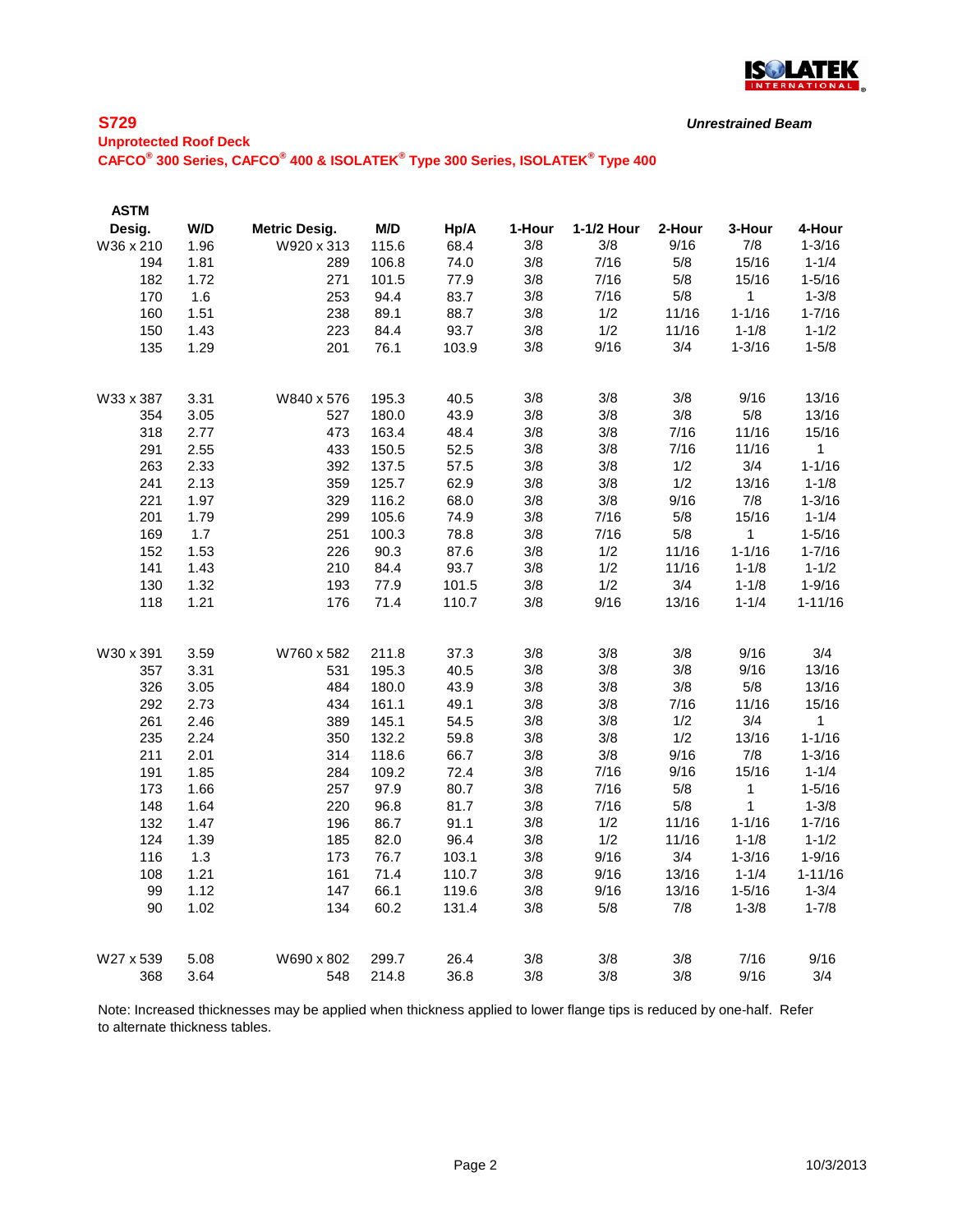

*Unrestrained Beam*

**Unprotected Roof Deck CAFCO® 300 Series, CAFCO® 400 & ISOLATEK® Type 300 Series, ISOLATEK® Type 400**

| <b>ASTM</b> |      |                      |       |       |        |            |        |              |              |
|-------------|------|----------------------|-------|-------|--------|------------|--------|--------------|--------------|
| Desig.      | W/D  | <b>Metric Desig.</b> | M/D   | Hp/A  | 1-Hour | 1-1/2 Hour | 2-Hour | 3-Hour       | 4-Hour       |
| W27 x 336   | 3.36 | W690 x 500           | 198.2 | 39.9  | 3/8    | 3/8        | 3/8    | 9/16         | 3/4          |
| 307         | 3.11 | 457                  | 183.5 | 43.1  | 3/8    | 3/8        | 3/8    | 5/8          | 13/16        |
| 281         | 2.86 | 418                  | 168.7 | 46.8  | 3/8    | 3/8        | 7/16   | 5/8          | 7/8          |
| 258         | 2.64 | 384                  | 155.8 | 50.8  | 3/8    | 3/8        | 7/16   | 11/16        | 15/16        |
| 235         | 2.43 | 350                  | 143.4 | 55.1  | 3/8    | 3/8        | 1/2    | 3/4          | $\mathbf{1}$ |
| 217         | 2.26 | 323                  | 133.3 | 59.3  | 3/8    | 3/8        | 1/2    | 13/16        | $1 - 1/16$   |
| 194         | 2.03 | 289                  | 119.8 | 66.0  | 3/8    | 3/8        | 9/16   | 7/8          | $1 - 3/16$   |
| 178         | 1.87 | 265                  | 110.3 | 71.6  | 3/8    | 7/16       | 9/16   | 7/8          | $1 - 1/4$    |
| 161         | 1.7  | 240                  | 100.3 | 78.8  | 3/8    | 7/16       | 5/8    | $\mathbf{1}$ | $1 - 5/16$   |
| 146         | 1.55 | 217                  | 91.5  | 86.4  | 3/8    | 1/2        | 11/16  | $1 - 1/16$   | $1 - 7/16$   |
| 129         | 1.56 | 192                  | 92.0  | 85.9  | 3/8    | 1/2        | 11/16  | 1            | $1 - 3/8$    |
| 114         | 1.39 | 170                  | 82.0  | 96.4  | 3/8    | 1/2        | 11/16  | $1 - 1/8$    | $1 - 1/2$    |
| 102         | 1.24 | 152                  | 73.2  | 108.1 | 3/8    | 9/16       | 3/4    | $1 - 3/16$   | $1 - 5/8$    |
| 94          | 1.15 | 140                  | 67.9  | 116.5 | 3/8    | 9/16       | 13/16  | $1 - 1/4$    | $1 - 3/4$    |
| 84          | 1.03 | 125                  | 60.8  | 130.1 | 3/8    | 5/8        | 7/8    | $1 - 3/8$    | $1 - 7/8$    |
| W24 x 370   | 3.98 | W610 x 551           | 234.8 | 33.7  | 3/8    | 3/8        | 3/8    | 1/2          | 11/16        |
| 335         | 3.66 | 498                  | 215.9 | 36.6  | 3/8    | 3/8        | 3/8    | 9/16         | 3/4          |
| 306         | 3.37 | 455                  | 198.8 | 39.8  | 3/8    | 3/8        | 3/8    | 9/16         | 3/4          |
| 279         | 3.11 | 415                  | 183.5 | 43.1  | 3/8    | 3/8        | 3/8    | 5/8          | 13/16        |
| 250         | 2.81 | 372                  | 165.8 | 47.7  | 3/8    | 3/8        | 7/16   | 11/16        | 7/8          |
| 229         | 2.6  | 341                  | 153.4 | 51.5  | 3/8    | 3/8        | 7/16   | 11/16        | 15/16        |
| 207         | 2.36 | 307                  | 139.2 | 56.8  | 3/8    | 3/8        | 1/2    | 3/4          | 1            |
| 192         | 2.2  | 285                  | 129.8 | 60.9  | 3/8    | 3/8        | 1/2    | 13/16        | $1 - 1/16$   |
| 176         | 2.03 | 262                  | 119.8 | 66.0  | 3/8    | 3/8        | 9/16   | 7/8          | $1 - 3/16$   |
| 162         | 1.88 | 241                  | 110.9 | 71.3  | 3/8    | 7/16       | 9/16   | 7/8          | $1 - 1/4$    |
| 146         | 1.7  | 217                  | 100.3 | 78.8  | 3/8    | 7/16       | 5/8    | 1            | $1 - 5/16$   |
| 131         | 1.54 | 195                  | 90.9  | 87.0  | 3/8    | 1/2        | 11/16  | $1 - 1/16$   | $1 - 7/16$   |
| 117         | 1.38 | 174                  | 81.4  | 97.1  | 3/8    | 1/2        | 11/16  | $1 - 1/8$    | $1 - 1/2$    |
| 104         | 1.24 | 155                  | 73.2  | 108.1 | 3/8    | 9/16       | 3/4    | $1 - 3/16$   | $1 - 5/8$    |
| 103         | 1.4  | 153                  | 82.6  | 95.7  | 3/8    | 1/2        | 11/16  | $1 - 1/8$    | $1 - 1/2$    |
| 94          | 1.28 | 140                  | 75.5  | 104.7 | 3/8    | 9/16       | 3/4    | $1 - 3/16$   | $1 - 5/8$    |
| 84          | 1.15 | 125                  | 67.9  | 116.5 | 3/8    | 9/16       | 13/16  | $1 - 1/4$    | $1 - 3/4$    |
| 76          | 1.05 | 113                  | 62.0  | 127.6 | 3/8    | 5/8        | 7/8    | $1 - 5/16$   | $1 - 13/16$  |
| 68          | 0.94 | 101                  | 55.5  | 142.5 | 3/8    | 5/8        | 15/16  | $1 - 7/16$   | $1 - 15/16$  |
| 62          | 0.93 | 92                   | 54.9  | 144.1 | 3/8    | 11/16      | 15/16  | $1 - 7/16$   | $1 - 15/16$  |
| 55          | 0.82 | 82                   | 48.4  | 163.4 | 7/16   | 11/16      | 1      | $1 - 9/16$   | $2 - 1/8$    |
| W21 x 201   | 2.5  | W530 x 300           | 147.5 | 53.6  | 3/8    | 3/8        | 1/2    | 3/4          | 1            |
| 182         | 2.28 | 272                  | 134.5 | 58.8  | 3/8    | 3/8        | 1/2    | 3/4          | $1 - 1/16$   |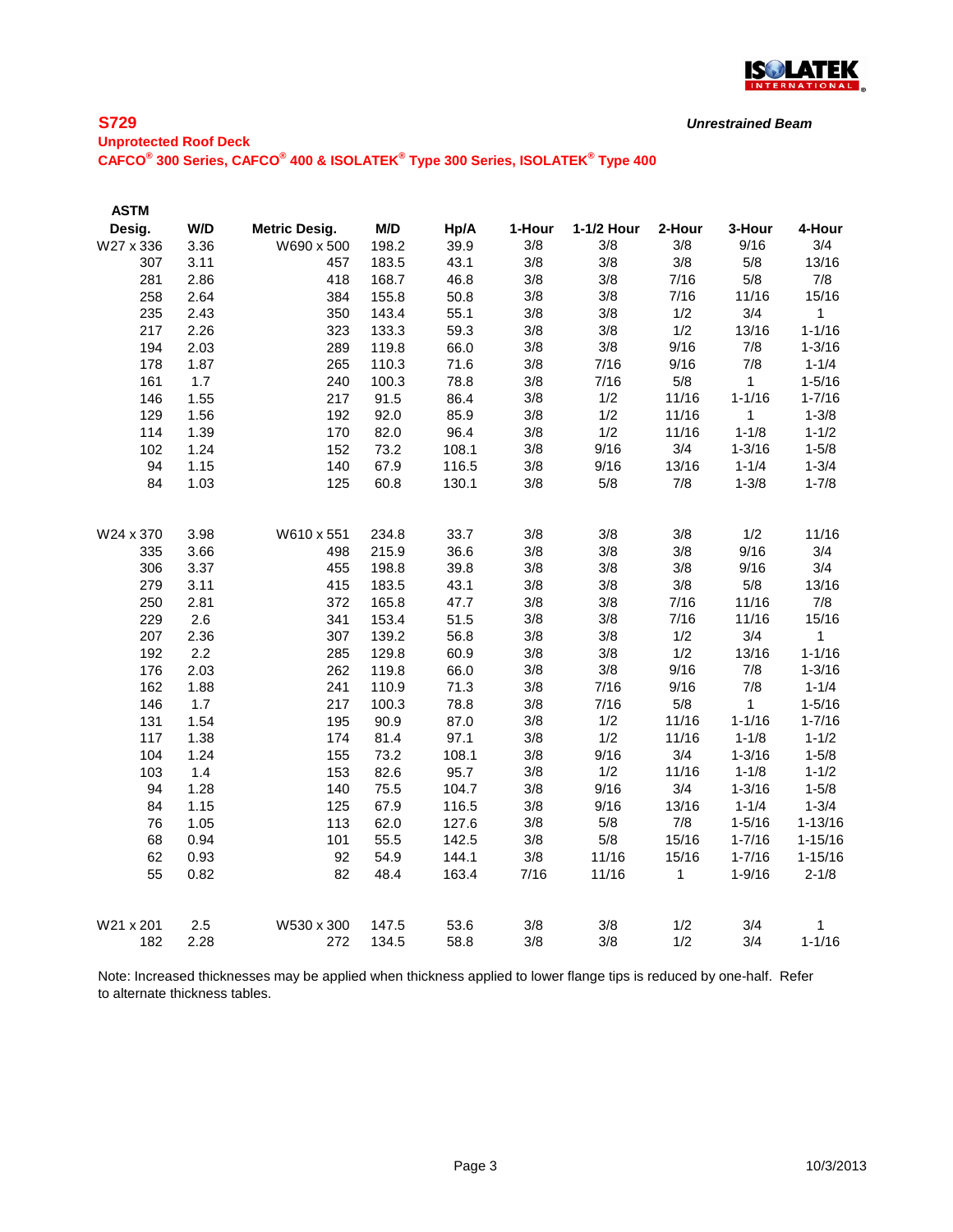

*Unrestrained Beam*

# **Unprotected Roof Deck CAFCO® 300 Series, CAFCO® 400 & ISOLATEK® Type 300 Series, ISOLATEK® Type 400**

| <b>ASTM</b> |      |                      |       |       |        |            |              |              |                 |
|-------------|------|----------------------|-------|-------|--------|------------|--------------|--------------|-----------------|
| Desig.      | W/D  | <b>Metric Desig.</b> | M/D   | Hp/A  | 1-Hour | 1-1/2 Hour | 2-Hour       | 3-Hour       | 4-Hour          |
| W21 x 166   | 2.09 | W530 x 248           | 123.3 | 64.1  | 3/8    | 3/8        | 9/16         | 13/16        | $1 - 1/8$       |
| 147         | 1.87 | 219                  | 110.3 | 71.6  | 3/8    | 7/16       | 9/16         | 7/8          | $1 - 1/4$       |
| 132         | 1.68 | 196                  | 99.1  | 79.8  | 3/8    | 7/16       | 5/8          | 1            | $1 - 5/16$      |
| 122         | 1.57 | 182                  | 92.6  | 85.3  | 3/8    | 1/2        | 11/16        | 1            | $1 - 3/8$       |
| 111         | 1.43 | 165                  | 84.4  | 93.7  | 3/8    | 1/2        | 11/16        | $1 - 1/8$    | $1 - 1/2$       |
| 101         | 1.3  | 150                  | 76.7  | 103.1 | 3/8    | 9/16       | 3/4          | $1 - 3/16$   | $1 - 9/16$      |
| 93          | 1.4  | 138                  | 82.6  | 95.7  | 3/8    | 1/2        | 11/16        | $1 - 1/8$    | $1 - 1/2$       |
| 83          | 1.26 | 123                  | 74.3  | 106.3 | 3/8    | 9/16       | 3/4          | $1 - 3/16$   | $1 - 5/8$       |
| 73          | 1.11 | 109                  | 65.5  | 120.7 | 3/8    | 9/16       | 13/16        | $1 - 5/16$   | $1 - 3/4$       |
| 68          | 1.04 | 101                  | 61.4  | 128.8 | 3/8    | 5/8        | 7/8          | $1 - 3/8$    | $1 - 13/16$     |
| 62          | 0.95 | 92                   | 56.1  | 141.0 | 3/8    | 5/8        | 15/16        | $1 - 7/16$   | $1 - 15/16$     |
| 57          | 0.95 | 85                   | 56.1  | 141.0 | 3/8    | 5/8        | 15/16        | $1 - 7/16$   | $1 - 15/16$     |
| 55          | 0.85 | 82                   | 50.2  | 157.6 | 7/16   | 11/16      | $\mathbf{1}$ | $1 - 1/2$    | $2 - 1/16$      |
| 50          | 0.83 | 74                   | 49.0  | 161.4 | 7/16   | 11/16      | 1            | $1 - 9/16$   | $2 - 1/8$       |
| 48          | 0.75 | 72                   | 44.3  | 178.6 | 7/16   | 3/4        | $1 - 1/16$   | $1 - 5/8$    | $2 - 1/4$       |
| 44          | 0.74 | 66                   | 43.7  | 181.1 | 7/16   | 3/4        | $1 - 1/16$   | $1 - 5/8$    | $2 - 1/4$       |
|             |      |                      |       |       |        |            |              |              |                 |
| W18 x 175   | 2.46 | W460 x 260           | 145.1 | 54.5  | 3/8    | 3/8        | 1/2<br>1/2   | 3/4          | 1<br>$1 - 1/16$ |
| 158         | 2.24 | 235                  | 132.2 | 59.8  | 3/8    | 3/8        |              | 13/16        |                 |
| 143         | 2.05 | 213                  | 121.0 | 65.4  | 3/8    | 3/8        | 9/16         | 7/8          | $1 - 1/8$       |
| 130         | 1.88 | 193                  | 110.9 | 71.3  | 3/8    | 7/16       | 9/16         | 7/8          | $1 - 1/4$       |
| 119         | 1.72 | 177                  | 101.5 | 77.9  | 3/8    | 7/16       | 5/8          | 15/16        | $1 - 5/16$      |
| 106         | 1.55 | 158                  | 91.5  | 86.4  | 3/8    | 1/2        | 11/16        | $1 - 1/16$   | $1 - 7/16$      |
| 97          | 1.42 | 144                  | 83.8  | 94.4  | 3/8    | 1/2        | 11/16        | $1 - 1/8$    | $1 - 1/2$       |
| 86          | 1.27 | 128                  | 74.9  | 105.5 | 3/8    | 9/16       | 3/4          | $1 - 3/16$   | $1 - 5/8$       |
| 76          | 1.13 | 113                  | 66.7  | 118.6 | 3/8    | 9/16       | 13/16        | $1 - 1/4$    | $1 - 3/4$       |
| 71          | 1.22 | 106                  | 72.0  | 109.8 | 3/8    | 9/16       | 3/4          | $1 - 3/16$   | $1 - 11/16$     |
| 65          | 1.13 | 97                   | 66.7  | 118.6 | 3/8    | 9/16       | 13/16        | $1 - 1/4$    | $1 - 3/4$       |
| 60          | 1.04 | 89                   | 61.4  | 128.8 | 3/8    | 5/8        | 7/8          | $1 - 3/8$    | $1 - 13/16$     |
| 55          | 0.96 | 82                   | 56.6  | 139.6 | 3/8    | 5/8        | 7/8          | $1 - 7/16$   | $1 - 15/16$     |
| 50          | 0.88 | 74                   | 51.9  | 152.3 | 7/16   | 11/16      | 15/16        | $1 - 1/2$    | $\overline{2}$  |
| 46          | 0.87 | 68                   | 51.3  | 154.0 | 7/16   | 11/16      | 15/16        | $1 - 1/2$    | $2 - 1/16$      |
| 40          | 0.76 | 60                   | 44.8  | 176.3 | 7/16   | 3/4        | 1            | $1 - 5/8$    | $2 - 3/16$      |
| 35          | 0.67 | 52                   | 39.5  | 200.0 | 1/2    | 13/16      | $1 - 1/8$    | $1 - 3/4$    | $2 - 3/8$       |
| W16 x 100   | 1.59 | W410 x 149           | 93.8  | 84.3  | 3/8    | 1/2        | 5/8          | $\mathbf{1}$ | $1 - 3/8$       |
| 89          | 1.43 | 132                  | 84.4  | 93.7  | 3/8    | 1/2        | 11/16        | $1 - 1/8$    | $1 - 1/2$       |
| 77          | 1.25 | 114                  | 73.8  | 107.2 | 3/8    | 9/16       | 3/4          | $1 - 3/16$   | $1 - 5/8$       |
| 67          | 1.09 | 100                  | 64.3  | 122.9 | 3/8    | 5/8        | 13/16        | $1 - 5/16$   | $1 - 13/16$     |
| 57          | 1.09 | 85                   | 64.3  | 122.9 | 3/8    | 5/8        | 13/16        | $1 - 5/16$   | $1 - 13/16$     |
| 50          | 0.96 | 74                   | 56.6  | 139.6 | 3/8    | 5/8        | 7/8          | $1 - 7/16$   | $1 - 15/16$     |
| 45          | 0.87 | 67                   | 51.3  | 154.0 | 7/16   | 11/16      | 15/16        | $1 - 1/2$    | $2 - 1/16$      |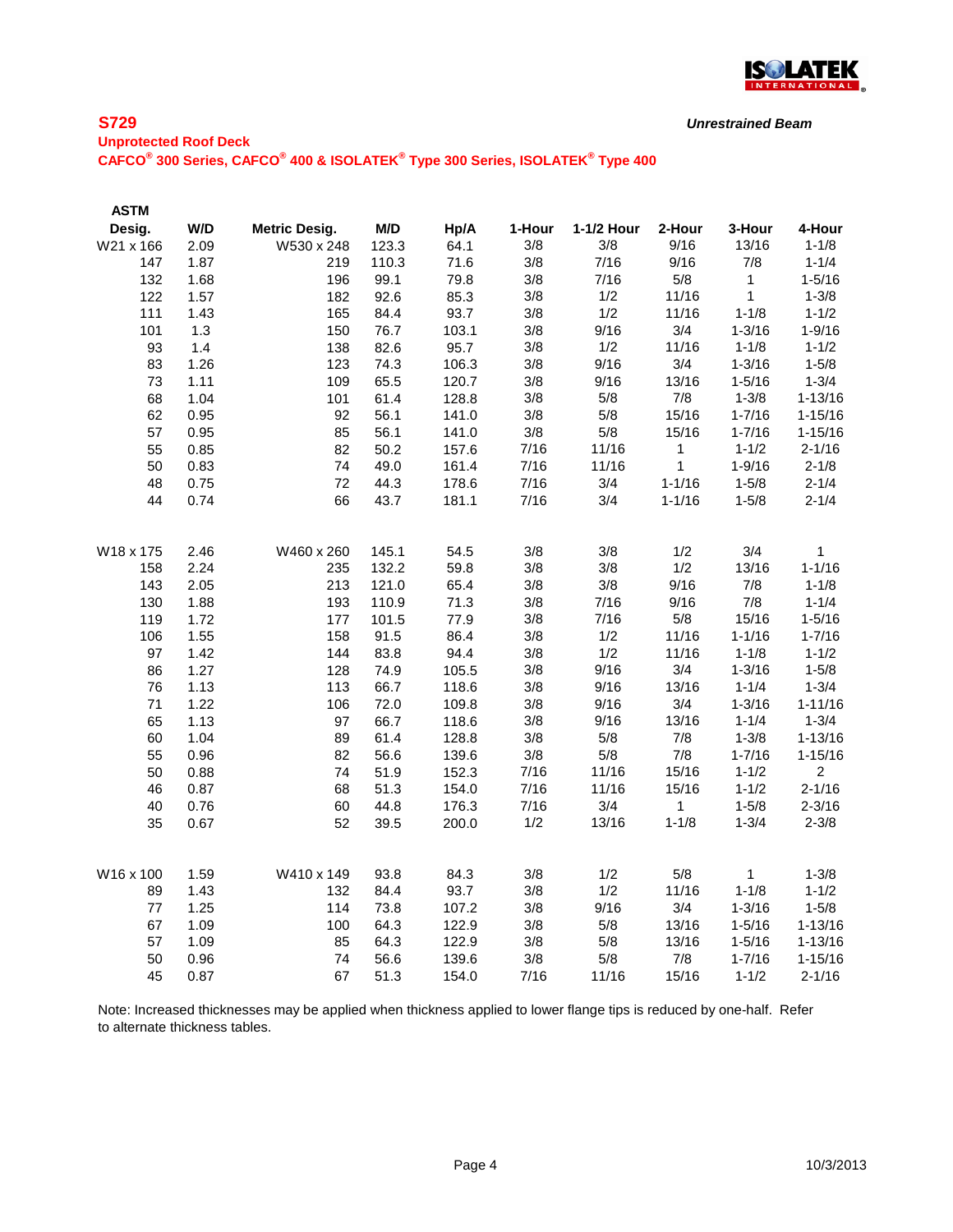

*Unrestrained Beam*

**Unprotected Roof Deck CAFCO® 300 Series, CAFCO® 400 & ISOLATEK® Type 300 Series, ISOLATEK® Type 400**

| <b>ASTM</b> |      |                      |       |       |        |            |              |             |              |
|-------------|------|----------------------|-------|-------|--------|------------|--------------|-------------|--------------|
| Desig.      | W/D  | <b>Metric Desig.</b> | M/D   | Hp/A  | 1-Hour | 1-1/2 Hour | 2-Hour       | 3-Hour      | 4-Hour       |
| W16 x 40    | 0.78 | W410 x 60            | 46.0  | 171.8 | 7/16   | 3/4        | 1            | $1 - 5/8$   | $2 - 3/16$   |
| 36          | 0.7  | 53                   | 41.3  | 191.4 | 7/16   | 3/4        | $1 - 1/16$   | $1 - 11/16$ | $2 - 5/16$   |
| 31          | 0.66 | 46                   | 38.9  | 203.0 | 1/2    | 13/16      | $1 - 1/8$    | $1 - 3/4$   | $2 - 3/8$    |
| 26          | 0.55 | 39                   | 32.5  | 243.6 | 1/2    | 7/8        | $1 - 3/16$   | $1 - 15/16$ | $2 - 5/8$    |
| W14 x 808   | 8.75 | W360 x 1202          | 516.3 | 15.3  | 3/8    | 3/8        | 3/8          | 3/8         | 3/8          |
| 730         | 8.08 | 1086                 | 476.7 | 16.6  | 3/8    | 3/8        | 3/8          | 3/8         | 3/8          |
| 665         | 7.49 | 990                  | 441.9 | 17.9  | 3/8    | 3/8        | 3/8          | 3/8         | 3/8          |
| 605         | 6.96 | 900                  | 410.6 | 19.3  | 3/8    | 3/8        | 3/8          | 3/8         | 7/16         |
| 550         | 6.43 | 818                  | 379.4 | 20.8  | 3/8    | 3/8        | 3/8          | 3/8         | 7/16         |
| 500         | 5.95 | 744                  | 351.1 | 22.5  | 3/8    | 3/8        | 3/8          | 3/8         | 1/2          |
| 455         | 5.53 | 677                  | 326.3 | 24.2  | 3/8    | 3/8        | 3/8          | 3/8         | 1/2          |
| 426         | 5.21 | 634                  | 307.4 | 25.7  | 3/8    | 3/8        | 3/8          | 3/8         | 9/16         |
| 398         | 4.93 | 592                  | 290.9 | 27.2  | 3/8    | 3/8        | 3/8          | 7/16        | 9/16         |
| 370         | 4.63 | 551                  | 273.2 | 28.9  | 3/8    | 3/8        | 3/8          | 7/16        | 5/8          |
| 342         | 4.32 | 509                  | 254.9 | 31.0  | 3/8    | 3/8        | 3/8          | 1/2         | 5/8          |
| 311         | 3.98 | 463                  | 234.8 | 33.7  | 3/8    | 3/8        | 3/8          | 1/2         | 11/16        |
| 283         | 3.66 | 421                  | 215.9 | 36.6  | 3/8    | 3/8        | 3/8          | 9/16        | 3/4          |
| 257         | 3.36 | 382                  | 198.2 | 39.9  | 3/8    | 3/8        | 3/8          | 9/16        | 3/4          |
| 233         | 3.08 | 347                  | 181.7 | 43.5  | 3/8    | 3/8        | 3/8          | 5/8         | 13/16        |
| 211         | 2.81 | 314                  | 165.8 | 47.7  | 3/8    | 3/8        | 7/16         | 11/16       | 7/8          |
| 193         | 2.6  | 287                  | 153.4 | 51.5  | 3/8    | 3/8        | 7/16         | 11/16       | 15/16        |
| 176         | 2.38 | 262                  | 140.4 | 56.3  | 3/8    | 3/8        | 1/2          | 3/4         | $\mathbf{1}$ |
| 159         | 2.16 | 237                  | 127.4 | 62.0  | 3/8    | 3/8        | 1/2          | 13/16       | $1 - 1/8$    |
| 145         | 1.99 | 216                  | 117.4 | 67.3  | 3/8    | 3/8        | 9/16         | 7/8         | $1 - 3/16$   |
| 132         | 1.89 | 196                  | 111.5 | 70.9  | 3/8    | 7/16       | 9/16         | 7/8         | $1 - 1/4$    |
| 120         | 1.71 | 179                  | 100.9 | 78.4  | 3/8    | 7/16       | 5/8          | 15/16       | $1 - 5/16$   |
| 109         | 1.57 | 162                  | 92.6  | 85.3  | 3/8    | 1/2        | 11/16        | 1           | $1 - 3/8$    |
| 99          | 1.43 | 147                  | 84.4  | 93.7  | 3/8    | 1/2        | 11/16        | $1 - 1/8$   | $1 - 1/2$    |
| 90          | 1.31 | 134                  | 77.3  | 102.3 | 3/8    | 9/16       | 3/4          | $1 - 3/16$  | $1 - 9/16$   |
| 82          | 1.45 | 122                  | 85.6  | 92.4  | 3/8    | 1/2        | 11/16        | $1 - 1/16$  | $1 - 1/2$    |
| 74          | 1.32 | 110                  | 77.9  | 101.5 | 3/8    | 1/2        | 3/4          | $1 - 1/8$   | $1 - 9/16$   |
| 68          | 1.22 | 101                  | 72.0  | 109.8 | 3/8    | 9/16       | 3/4          | $1 - 3/16$  | $1 - 11/16$  |
| 61          | 1.1  | 91                   | 64.9  | 121.8 | 3/8    | 5/8        | 13/16        | $1 - 5/16$  | $1 - 3/4$    |
| 53          | 1.06 | 79                   | 62.5  | 126.4 | 3/8    | 5/8        | 7/8          | $1 - 5/16$  | $1 - 13/16$  |
| 48          | 0.97 | 72                   | 57.2  | 138.1 | 3/8    | 5/8        | 7/8          | $1 - 7/16$  | $1 - 15/16$  |
| 43          | 0.87 | 64                   | 51.3  | 154.0 | 7/16   | 11/16      | 15/16        | $1 - 1/2$   | $2 - 1/16$   |
| 38          | 0.8  | 57                   | 47.2  | 167.5 | 7/16   | 11/16      | $\mathbf{1}$ | $1 - 9/16$  | $2 - 1/8$    |
| 34          | 0.72 | 51                   | 42.5  | 186.1 | 7/16   | 3/4        | $1 - 1/16$   | $1 - 11/16$ | $2 - 1/4$    |
| 30          | 0.64 | 45                   | 37.8  | 209.3 | 1/2    | 13/16      | $1 - 1/8$    | $1 - 3/4$   | $2 - 7/16$   |
| 26          | 0.62 | 39                   | 36.6  | 216.1 | 1/2    | 13/16      | $1 - 1/8$    | $1 - 13/16$ | $2 - 7/16$   |
| 22          | 0.53 | 33                   | 31.3  | 252.8 | 1/2    | 7/8        | $1 - 1/4$    | $1 - 15/16$ | $2 - 5/8$    |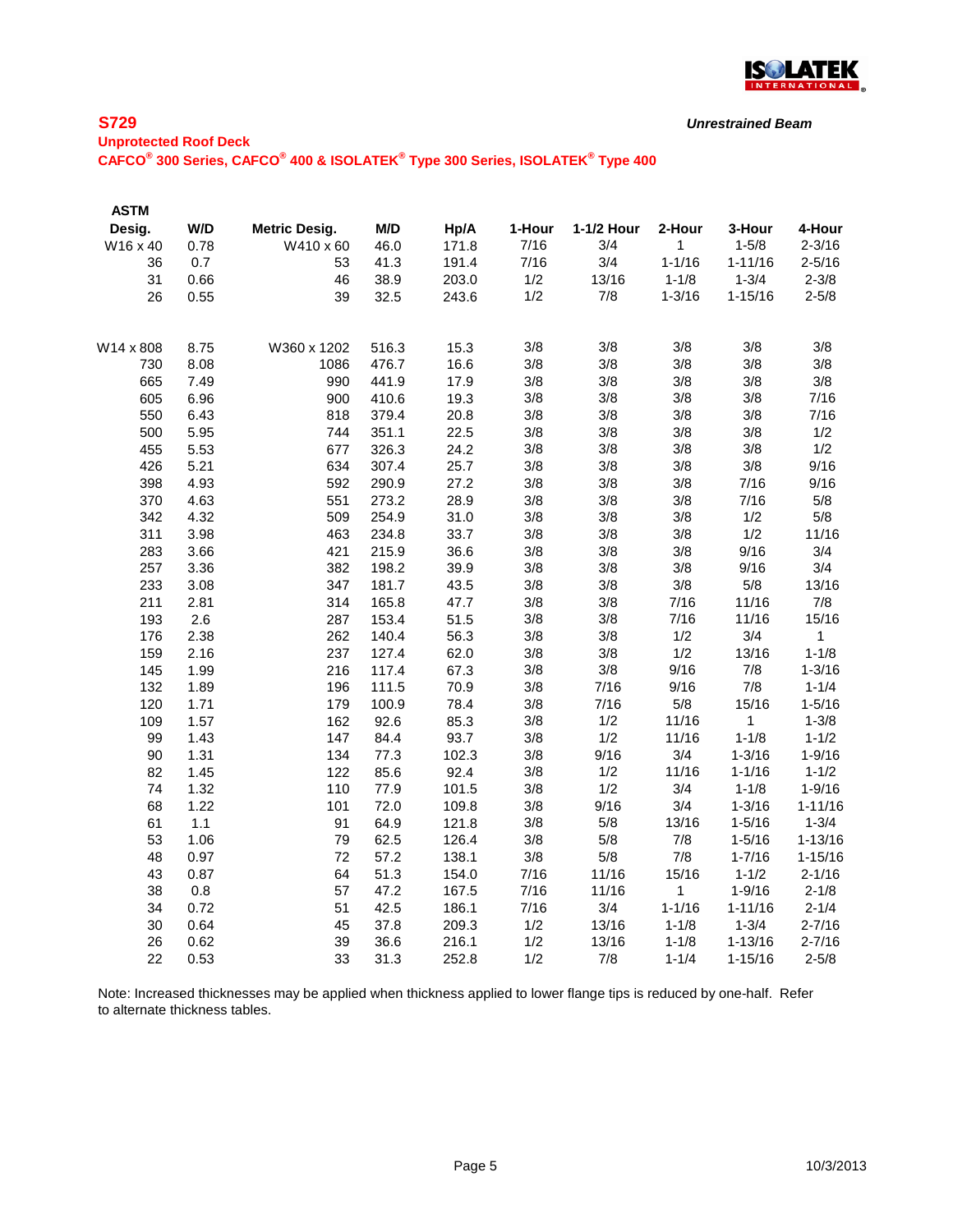

*Unrestrained Beam*

# **Unprotected Roof Deck CAFCO® 300 Series, CAFCO® 400 & ISOLATEK® Type 300 Series, ISOLATEK® Type 400**

| <b>ASTM</b> |              |                      |       |       |        |            |              |             |                |
|-------------|--------------|----------------------|-------|-------|--------|------------|--------------|-------------|----------------|
| Desig.      | W/D          | <b>Metric Desig.</b> | M/D   | Hp/A  | 1-Hour | 1-1/2 Hour | 2-Hour       | 3-Hour      | 4-Hour         |
| W12 x 336   | 4.85         | W310 x 500           | 286.2 | 27.6  | 3/8    | 3/8        | 3/8          | 7/16        | 9/16           |
| 305         | 4.49         | 454                  | 264.9 | 29.8  | 3/8    | 3/8        | 3/8          | 7/16        | 5/8            |
| 279         | 4.19         | 415                  | 247.2 | 32.0  | 3/8    | 3/8        | 3/8          | 1/2         | 5/8            |
| 252         | 3.84         | 375                  | 226.6 | 34.9  | 3/8    | 3/8        | 3/8          | 1/2         | 11/16          |
| 230         | 3.55         | 342                  | 209.5 | 37.7  | 3/8    | 3/8        | 3/8          | 9/16        | 3/4            |
| 210         | 3.27         | 313                  | 192.9 | 41.0  | 3/8    | 3/8        | 3/8          | 9/16        | 13/16          |
| 190         | $\mathbf{3}$ | 283                  | 177.0 | 44.7  | 3/8    | 3/8        | 7/16         | 5/8         | 7/8            |
| 170         | 2.72         | 253                  | 160.5 | 49.3  | 3/8    | 3/8        | 7/16         | 11/16       | 15/16          |
| 152         | 2.45         | 225                  | 144.6 | 54.7  | 3/8    | 3/8        | 1/2          | 3/4         | $\mathbf{1}$   |
| 136         | 2.23         | 202                  | 131.6 | 60.1  | 3/8    | 3/8        | 1/2          | 13/16       | $1 - 1/16$     |
| 120         | 1.99         | 179                  | 117.4 | 67.3  | 3/8    | 3/8        | 9/16         | 7/8         | $1 - 3/16$     |
| 106         | 1.77         | 158                  | 104.4 | 75.7  | 3/8    | 7/16       | 5/8          | 15/16       | $1 - 1/4$      |
| 96          | 1.61         | 143                  | 95.0  | 83.2  | 3/8    | 7/16       | 5/8          | 1           | $1 - 3/8$      |
| 87          | 1.47         | 129                  | 86.7  | 91.1  | 3/8    | 1/2        | 11/16        | $1 - 1/16$  | $1 - 7/16$     |
| 79          | 1.34         | 117                  | 79.1  | 100.0 | 3/8    | 1/2        | 3/4          | $1 - 1/8$   | $1 - 9/16$     |
| 72          | 1.23         | 107                  | 72.6  | 108.9 | 3/8    | 9/16       | 3/4          | $1 - 3/16$  | $1 - 5/8$      |
| 65          | 1.11         | 97                   | 65.5  | 120.7 | 3/8    | 9/16       | 13/16        | $1 - 5/16$  | $1 - 3/4$      |
| 58          | $1.1$        | 86                   | 64.9  | 121.8 | 3/8    | 5/8        | 13/16        | $1 - 5/16$  | $1 - 3/4$      |
| 53          | 1.02         | 79                   | 60.2  | 131.4 | 3/8    | 5/8        | 7/8          | $1 - 3/8$   | $1 - 7/8$      |
| 50          | 1.06         | 74                   | 62.5  | 126.4 | 3/8    | 5/8        | 7/8          | $1 - 5/16$  | $1 - 13/16$    |
| 45          | 0.97         | 67                   | 57.2  | 138.1 | 3/8    | $5/8$      | 7/8          | $1 - 7/16$  | $1 - 15/16$    |
| 40          | 0.86         | 60                   | 50.7  | 155.8 | 7/16   | 11/16      | 15/16        | $1 - 1/2$   | $2 - 1/16$     |
| 35          | 0.81         | 52                   | 47.8  | 165.4 | 7/16   | 11/16      | $\mathbf{1}$ | $1 - 9/16$  | $2 - 1/8$      |
| 30          | 0.69         | 45                   | 40.7  | 194.2 | 7/16   | 3/4        | $1 - 1/16$   | $1 - 11/16$ | $2 - 5/16$     |
| 26          | 0.61         | 39                   | 36.0  | 219.6 | 1/2    | 13/16      | $1 - 1/8$    | $1 - 13/16$ | $2 - 1/2$      |
| 22          | 0.62         | 33                   | 36.6  | 216.1 | 1/2    | 13/16      | $1 - 1/8$    | $1 - 13/16$ | $2 - 7/16$     |
| 19          | 0.54         | 28                   | 31.9  | 248.1 | 1/2    | 7/8        | $1 - 1/4$    | $1 - 15/16$ | $2 - 5/8$      |
| 16          | 0.45         | 24                   | 26.6  | 297.7 | 9/16   | 15/16      | $1 - 5/16$   | $2 - 1/16$  | $2 - 7/8$      |
| 14          | 0.4          | 21                   | 23.6  | 335.0 | 9/16   | 1          | $1 - 3/8$    | $2 - 3/16$  | $\mathfrak{S}$ |
| W10 x 112   | 2.17         | W250 x 167           | 128.0 | 61.7  | 3/8    | 3/8        | 1/2          | 13/16       | $1 - 1/8$      |
| 100         | 1.97         | 149                  | 116.2 | 68.0  | 3/8    | 3/8        | 9/16         | 7/8         | $1 - 3/16$     |
| 88          | 1.74         | 131                  | 102.7 | 77.0  | 3/8    | 7/16       | 5/8          | 15/16       | $1 - 5/16$     |
| 77          | 1.54         | 115                  | 90.9  | 87.0  | 3/8    | 1/2        | 11/16        | $1 - 1/16$  | $1 - 7/16$     |
| 68          | 1.38         | 101                  | 81.4  | 97.1  | 3/8    | 1/2        | 11/16        | $1 - 1/8$   | $1 - 1/2$      |
| 60          | 1.22         | 89                   | 72.0  | 109.8 | 3/8    | 9/16       | 3/4          | $1 - 3/16$  | $1 - 11/16$    |
| 54          | 1.11         | 80                   | 65.5  | 120.7 | 3/8    | 9/16       | 13/16        | $1 - 5/16$  | $1 - 3/4$      |
| 49          | 1.01         | 73                   | 59.6  | 132.7 | 3/8    | 5/8        | 7/8          | $1 - 3/8$   | $1 - 7/8$      |
| 45          | 1.06         | 67                   | 62.5  | 126.4 | 3/8    | 5/8        | 7/8          | $1 - 5/16$  | $1 - 13/16$    |
| 39          | 0.92         | 58                   | 54.3  | 145.6 | 3/8    | 11/16      | 15/16        | $1 - 7/16$  | $\overline{2}$ |
| 33          | 0.78         | 49                   | 46.0  | 171.8 | 7/16   | 3/4        | 1            | $1 - 5/8$   | $2 - 3/16$     |
| 30          | 0.8          | 45                   | 47.2  | 167.5 | 7/16   | 11/16      | 1            | $1 - 9/16$  | $2 - 1/8$      |